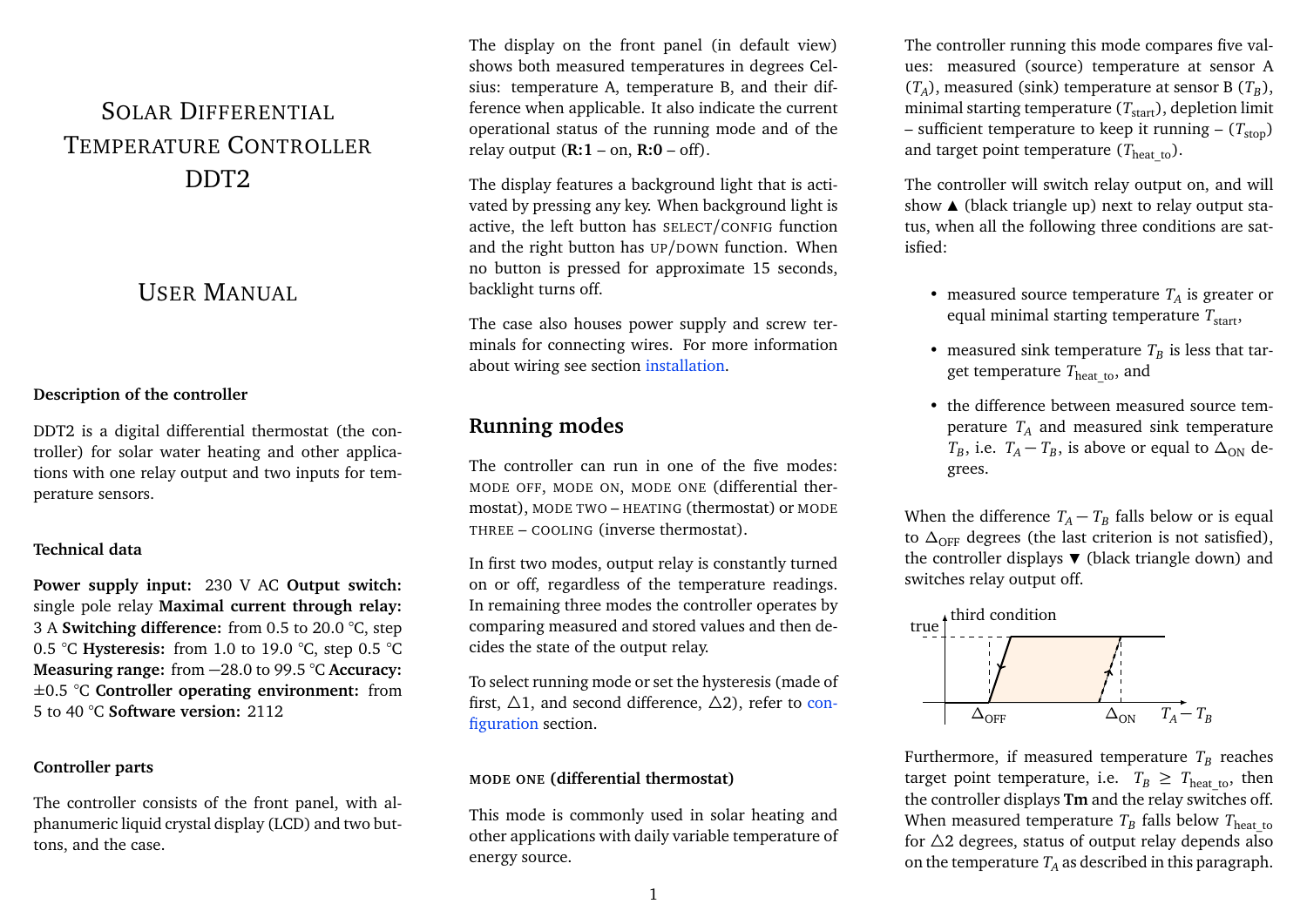

When the starting temperature has not been reached, the controller displays a negative value, i.e. the difference  $T_{\text{start}} - T_A$ , that is the difference between measured source and starting temperature. If the starting temperature has been reached the first condition will stay true until measured source temperature  $T_A$  is less or equal to  $T_{\rm stop}.$ 



Note, that relay response might be delayed due to relay delay protection.

Turn on  $\Delta_{ON}$  and turn off  $\Delta_{OFF}$  difference

Values of  $\Delta_{\text{ON}}$  and  $\Delta_{\text{OFF}}$  are derived from  $\Delta$ 1 and  $\Delta$ 2 as minimal and maximal values. For instance, if  $\Delta$ 1 <  $\Delta$ 2, then  $\Delta$ <sub>OFF</sub> =  $\Delta$ 1 and  $\Delta$ <sub>ON</sub> =  $\Delta$ 2. When  $\Delta 1 = \Delta 2$ , then  $\Delta 1$  and  $\Delta 2$  are adapted, eg.  $\Delta 1$ lowers for 0.5 degrees and  $\Delta$ 2 increases for 0.5 degrees.

#### **MODE TWO (thermostat for heating)**

This mode is suitable for turning on the heater (for more powerful heater an additional external relay must be used). In this mode, the controller compares two values: measured temperature at sensor A (*T<sup>A</sup>* ) and target point temperature  $(T_{\text{heat to}})$  as follows.

When the measured temperature  $T_A$  falls below target temperature  $T_{\text{heat to}}$  for  $\Delta 1$  degrees, the controller will display  $\overline{\mathbf{v}}$ , negative temperature difference, and will switch relay output on.

When the temperature  $T_A$  rises above  $T_{\rm heat\_to}$  for  $\Delta2$ degrees, the controller displays  $\blacktriangle$ , positive temperature difference, and switches relay output off.



#### **MODE THREE (thermostat for cooling)**

This mode is opposite of previous mode and suitable for cooling with air conditioner.

When the measured temperature  $T_A$  rises above target temperature  $T_{\text{cool to}}$  for  $\Delta 1$  degrees, the controller will display  $\blacktriangle$  and will switch relay output on.

When the temperature  $T_A$  falls below  $T_{\rm cool\_to}$  for  $\triangle 2$ degrees, the controller displays  $\nabla$ , negative temperature difference, and switches relay output off.



#### **MODE ON and MODE OFF**

These two modes are most used for testing connection to the pump and when operation of pump is not desired, e.g. winter time.

Note that MODE OFF does not disconnect power to the pump completely.

## **Other functions**

#### **Warning indicator**

When an error occurs: absent sensor, sensor reading error, insufficient flow or overheat protection, the display backlight blinks each second.

#### **Indicator of insufficient flow**

If the temperature of source increases for additional 2 °C in 120 seconds after turning the relay on when running in MODE ONE the display shows **F**.

#### **Solar panel overheat protection**

When the measured temperature of 80 °C is exceeded at the (source) sensor A, the controller displays **P** and switches relay on. This keeps relay on until the temperature has dropped for 5 °C. Note, target temperature could be heated over the adjusted  $T_{\text{heat to}}$  value. This function is only active in MODE ONE.

#### **Relay delay protection**

When operating in MODE ONE, MODE TWO or MODE THREE the delay protection make sure that relay always stays in same state for at least half a minute.

#### **Nightime cooling**

On warmer days, during absence or when there is no consumption of sanitary water, the water in tank can be heated to a higher temperature than the day before after each day. In MODE ONE (differential thermostat) the controller will switch the relay on in order to cool the hot water (at night) through solar collectors.

The relay will switch on when the following two con-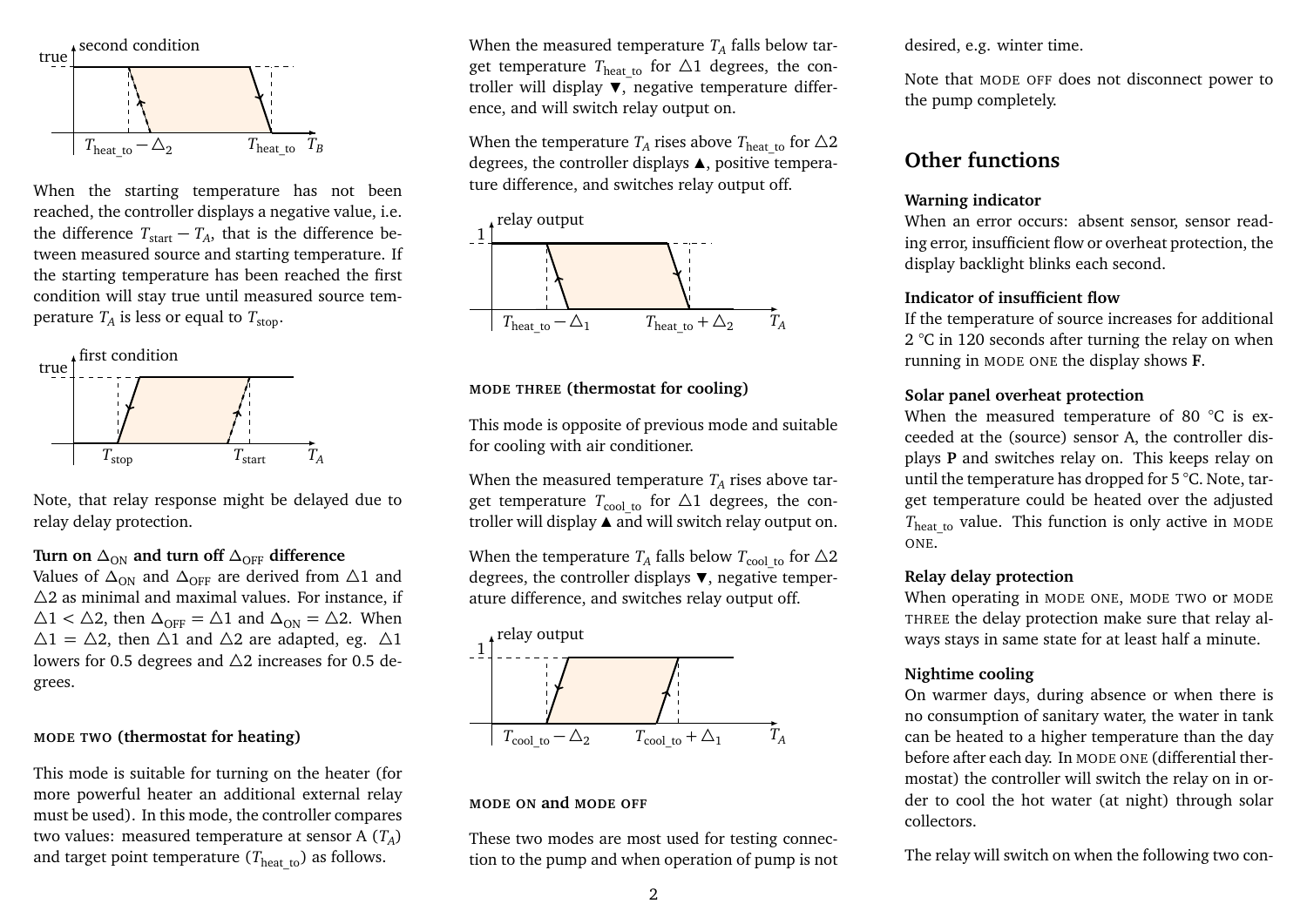ditions are met: the temperature of the wather tank  $T_B$  for 2 degrees greater than the desired temperature  $T_{\text{cool to}}$ , i.e.  $T_B \geq T_{\text{cool to}} + 2$ , and the source has for  $\Delta_{ON}$  lower temperature than in the wather tank, i.e.  $T_A + \Delta_{\text{ON}} \leq T_B$ . When the difference  $T_B - T_A$  becomes smaller or equal to  $\Delta_{\text{OFF}}$ , the relay turns off.

To switch this option off set  $T_{\text{cool to}}$  to higher value in configuration.

### **Running hours counter**

The controller counts the seconds of its operation and of the relay output activity. Moreover, it also counts the minutes the relay was on in last two hours (if the controller has already been running for two hours). These values are shown in [debug mode](#page-3-1) and are lost at power loss. Furthermore, the controller also counts full hours of its operation and of its relay output. These last two values are not lost at power loss.

#### **Anti-stop**

When operating in MODE ONE (differential thermostat) the controller activates a relay for 30 seconds every 4th day to prevent the pump from jamming. This option is disabled by default.

## <span id="page-2-0"></span>**Configuration**

To configure the controller press left button – SE-LECT/CONFIG – at default view. Depending on selected option, there could be plus  $(+)$ , minus  $(-)$ , or arrow sign  $(\rightarrow)$  before its name.

If a option has numeric type, its value is increased or decreased by right – UP/DOWN – button, depending on sign, otherwise the button iterates between values.

To change the sign and move to next option use SE-

LECT/CONFIG button. To change the sign from minus (–) back to plus (+) or move to previous option hold left button.

After the end of configuration options or at backlight shut down the display returns to default view and configuration is saved.

### **Options:**  $\triangle$ 1 **and**  $\triangle$ 2

These two configuration options represent turn on and turn off difference – hysteresis. It is advisable, that values of  $\triangle 1$  and  $\triangle 2$  differ for at least 2 °C.

### **Options: Start T and Stop T**

Start T ( $T_{\text{start}}$ ) and Stop T ( $T_{\text{stop}}$ ) values define required temperature to start operating and sufficient temperature to keep it running, respectively. This function is operating only when running in MODE ONE and it is useful when the controller is operating with oil or wood furnace.

### **Options: Heat to and Cool to**

Heat to  $(T_{\text{heat to}})$  represents maximal desired temperature of water storage tank in MODE ONE (differential thermostat) and target temperature in MODE TWO (thermostat for heating).

Cool to  $(T_{\text{cool to}})$  represents maximal desired temperature of water storage tank in the morning and also target temperature in MODE THREE (thermostat for cooling).

### **Option: Offset**

If the measurement of a sensor is higher or lower than actual value, this could be improved by setting sufficient offset.

### **Option: Invert output**

With this setting the state of output relay is inverted. When the manual says the relay will be on, it will be off and vice versa.

### **Options: Sensors type**

By default, controller at power on detects the type of sensors used. If it fails these two options could override its detection.

### **Option: Run on error**

This option controlls the relay output at error, e.g. missing sensors. By default the output turns on, thus protecting energy source. This safety option could be turned off in configuration (setting: –) or changed so that relay output switches off in case of error (setting: NO). When controller turns devices, e.g. heater, only on, it is recommended to set this to NO.

### **Option: Run 4th day**

This setting enables Anti-stop function.

### **Summary**

The summary of available options, with theirs default values in bold, in the following table.

| setting | values |
|---------|--------|
|---------|--------|

| $\triangle$ 1 | from 1.0 to 20.0 °C, 6.0 °C                      |
|---------------|--------------------------------------------------|
| $\wedge$ 2    | from 1.0 to 20.0 $\degree$ C, 2.0 $\degree$ C    |
| Program       | OFF, ON, M1, heating, cooling                    |
| Start T       | from 6.0 to 60.0 $\degree$ C, 32.0 $\degree$ C   |
| Stop T        | from 6.0 to 60.0 $^{\circ}$ C, 30.0 $^{\circ}$ C |
| Heat to       | from 6.0 to 90.0 °C, 70.0 °C                     |
| Cool to       | from 30.0 to 90.0 °C, 60.0 °C                    |
| Offset A      | from $-2.0$ to 2.0 °C, 0.0 °C                    |
| Offset B      | from $-2.0$ to 2.0 °C, 0.0 °C                    |
| Invert output | NO, YES                                          |
| Sensor A      | automatic, DS1820, NTC10k                        |
| Sensor B      | automatic, DS1820, NTC10k                        |
| Run on error  | NO, YES, –                                       |
| Run 4th day   | NO, YES                                          |
|               |                                                  |

All numeric values are adjustable in 0.5 °C steps.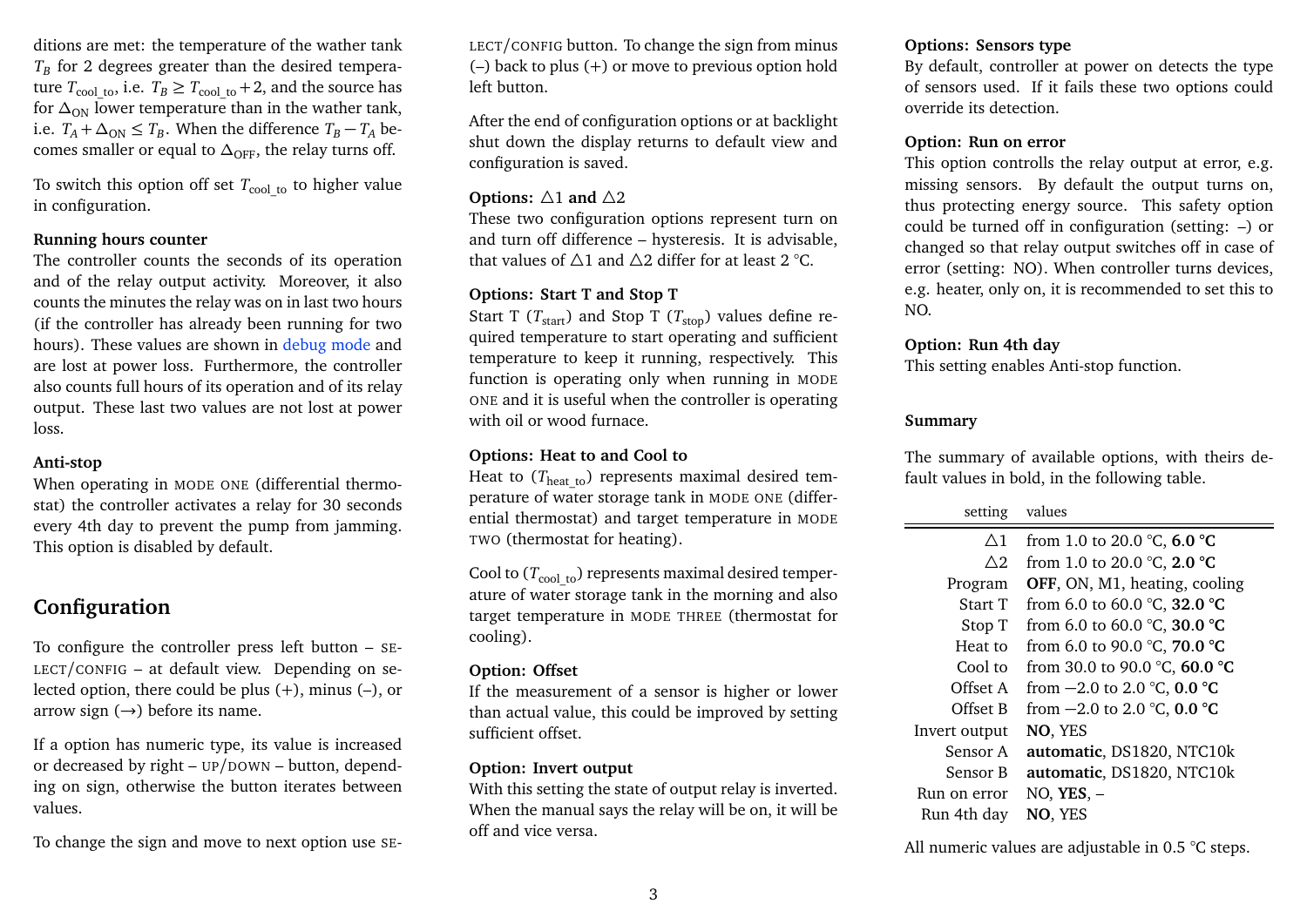## <span id="page-3-0"></span>**Installation**

When used as a controller for water pump, the first (source) sensor is fitted to the (temperature) noninsulated outlet pipe of the solar heating panel (usually on the roof), and the second sensor under the insulation on the side of the hot water tank. For any other differential thermostat applications — e.g. turning on a fan to drive warm air from a sunny conservatory into the rest of the house, the first sensor is to be located at the heat source, and the second sensor at the location to be heated. Since the source is warmer than sink, for source sensor high temperature resistent sensor should be used.

The most common way to install the controller is by attaching it on the wall at eye level and its wiring as well. First, open the controller by loosing four screws, and disconnect front display panel by disconnecting ribbon cable. Then unscrew two (or four) screws to remove the circuit board. Attach the case to the wall (with screws) and fill holes with rubber parts. Put circuit board back on.

Cable extensions, up to 10 m length, should be made with cables from 0.25  $\text{mm}^2$  to 0.75  $\text{mm}^2$  for sensors, and from  $2\times$  0.75 mm $^2$  to  $2\times1.5$  mm $^2$  for mains and pump.

All wires must go through four glands at the side (usuall bottom) of the case. Power input (mains AC 230 V) wires are connected to the screw terminal named **POWER**. Water pump (or an additional external relay for more power-demanding devices) is connected directly to the output screw terminal named **PUMP** and it's protected by a fuse. In other words, this screw terminal outputs mains voltage. Connect the (source) temperature sensor A to screw terminal **IN A** and (sink) temperature sensor B to **IN B**.

Sensor B when running in MODE TWO is not required.

Analog (two pin) sensors use left two pins  $\alpha$  and (b), wire colors are not important.

Digital (three pin) sensors use all three pins, where wire color of sensors is important. Wires of supplied sensors might come in two different color arangements: green, white and brown or black, yellow and red. Connect as follows: **green** to  $\overline{a}$ , white to  $\overline{b}$ and **brown** wire to  $\left(\oplus\right)$  or **black** to  $\left(\widehat{a}\right)$ , **vellow** to  $\left(\widehat{b}\right)$ and **red** wire to  $\oplus$ .

Input pins for both terminals are labeled in the picture on the last page. Plus sign is also printed on circuit board.

Connect display unit back (using ribbon cable), close the controller and apply power to the controller.

At first powering on, the controller will load default values and detect type of sensors: digital (DS18B20) or analog (NTC10k) and start running mode: MODE OFF (manual off), but to make the controller more reliable set sensor types in the configuration.

## **Troubleshooting**

At the default view, values of the two temperature sensors are displayed; or a question mark (**?**), when sensor could not be detected; or (**M**), when sensor is missing; or (**X**), when sensor wires are in short circuit; or a dash (**–**) in case of sensor reading error. Moreover, the controller will display **E** when the running mode is unable to access sensor measurements and make a decision. In this case output relay status is defined by configuration: "Run on error".

If sensor is present, but error persists, check cable and joints. In case of automatic sensor detection, sensor must be present at powering the controller on. This, automatic sensor detection, could be turned off in the configuration. Then make sure you selected right option: DS1820 for digital (three pin) sensor and NTC10k for analog (two pin) sensor.

### <span id="page-3-1"></span>**Debugging**

The controller has a debug mode build-in that could be accessed from the default view by long-pressing UP/DOWN button. To display next page – move between values – press shortly the same button again.

The following values are shown (in this sequence): relay activity in last 2 hours, current uptime, running hours counters, software revision and build date, input and output status, ADC values.

## **Warning**

When working on the controller and the connected consumers (heating/cooling devices) all poles of the mains (voltage) must be disconnected first!

Do not expose a digital temperature probe with PVC wires to temperatures higher than 80 °C and longterm higher than 70 °C. Do not expose an analog temperature probe with silicone wires to temperatures higher than 130 °C.

## **Limited liability**

We take no liability for damage that ocurred at device installation, during power outage, or due to misconfiguration. Solar systems should be equipt with all necessary safety elements, e.g. pressure relief valve, and filled with antifreeze, e.g. glycol, or emptied when heat transfer liquid inside the system might freeze to prevent damages.